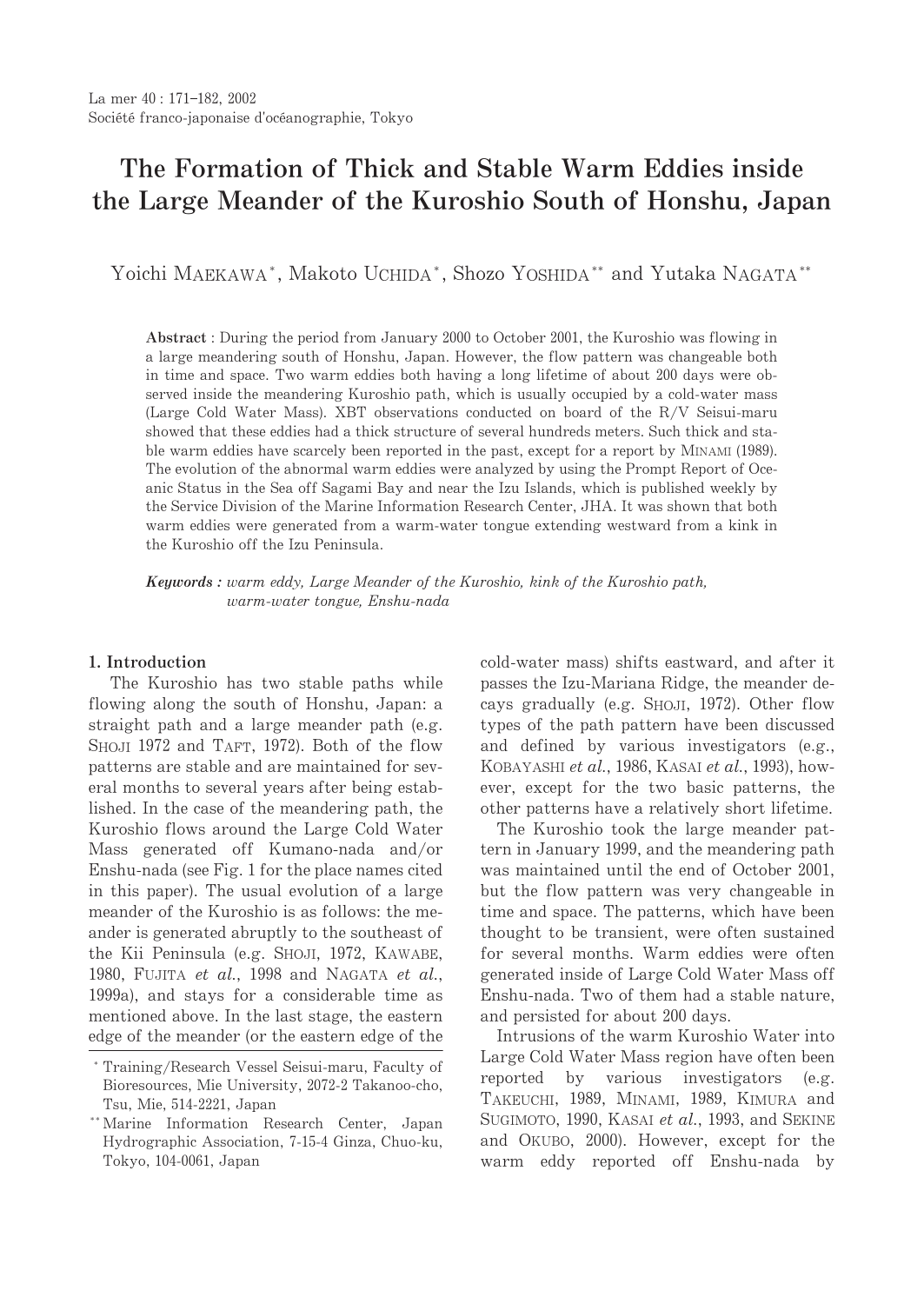

Fig. 1 Names of the locations referred to in this paper: A is the Kumano-nada, B Ise Bay, D the Enshu-nada, E Suruga Bay, F Sagami Bay, and a is the Kii Peninsula (Cape Shionomisaki is the tip of the Kii Peninsula), b Cape Daio, c Cape Omaezaki, d Miyake Island, e Hachijo Island, f the Izu Peninsula, g the Boso Peninsula, h Kushimoto, i Cape Shionomisaki, and i Uragami. Depth contours are also given for several depths.

MINAMI (1989) in 1984, these warm eddies have been shown to have a short lifetime of less than a few weeks, and structurally they were confined to the surface layer shallower than 100 m depth (TAKEUCHI, 1989, and SEKINE and OKUBO, 2000). The warm eddy found by MINAMI (1989) had a thick structure, and the eddy could be identified at least up to the depth of 400 m.

In order to evaluate the vertical structure of the two warm eddies found in 2000 and 2001, we carried out 4 surveys using  $R/V$  Seisui-maru of the Mie University to detail the temperature structure of the stable warm eddies. Also, we analyzed the time evolution of the warm eddies by using the Prompt Report of Oceanic Status in the Sea off Sagami Bay and near the Izu Islands, published weekly by the Service Division of the Marine Information Research Center,

#### JHA.

#### 2. Data and materials used

The Service Division of the Marine Information Research Center, JHA publishes weekly the Prompt Report of Oceanic Status in the Sea off Sagami Bay and near the Izu Islands (we shall to refer to this report as the Prompt Report, hereafter). The Prompt Report is compiled by using oceanic data collected by the Hydrographic Department of Japan Coast Guard, and by analyzing the NOAA satellite infrared image, TOPEX/POSEIDON sea level distribution which is provided on a near-realtime base by the Colorado Center for Astrodynamics Research of Colorado University (MAEKAWA et al., 2001), sea level data along the coast, and so on. The Prompt Report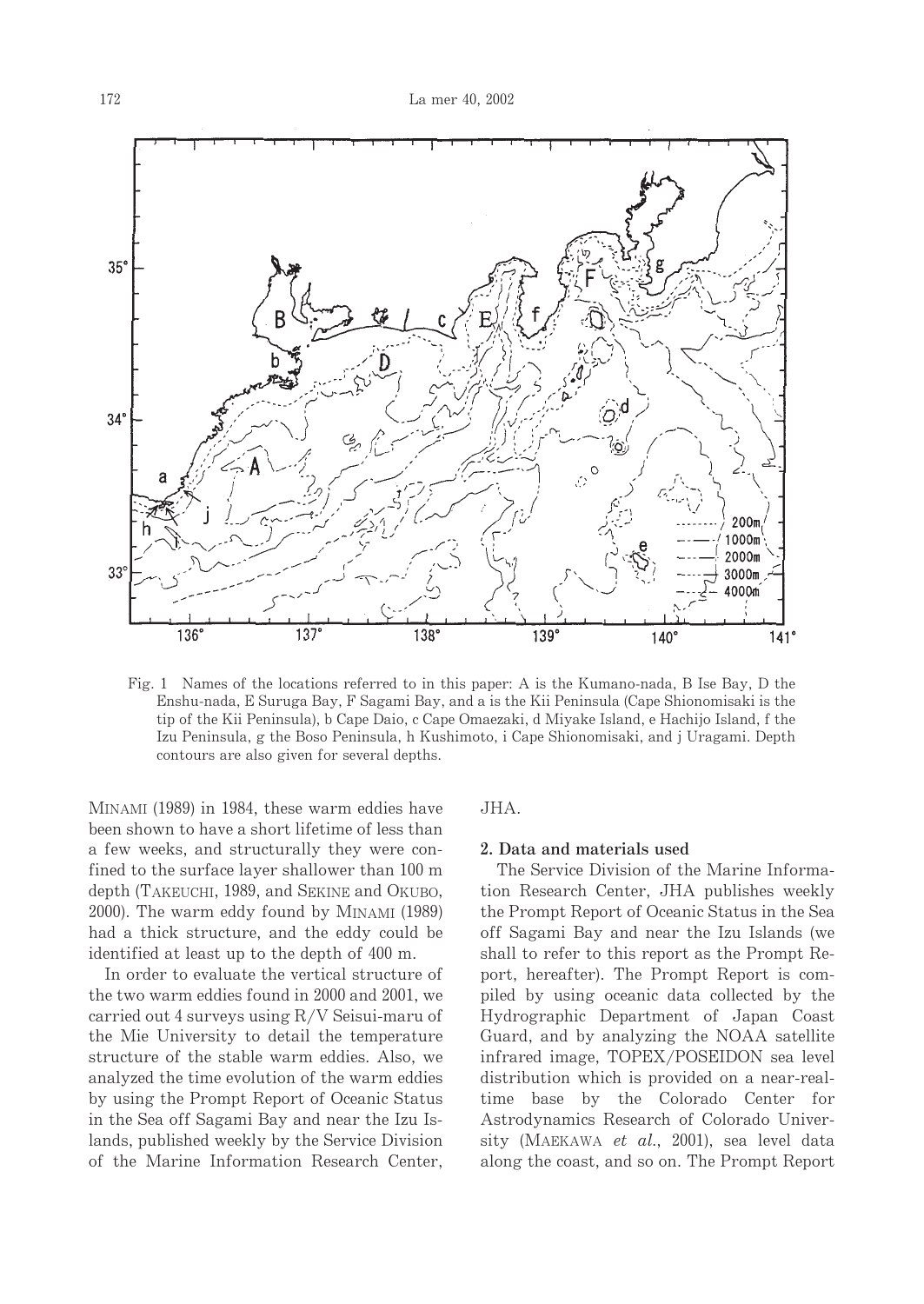Table 1 List of the warm eddies observed in the period from January 2000 to December 2001. Time of generation indicates the edited date of the Prompt Report in which the isolated warm eddy was first found. Time of disappearance indicates that the warm eddy disappeared. Location of initial path kink is the place where the kink of the current path of the Kuroshio occurred prior to the generation of the warm eddy. See the text for the definition of reinforcement.

| No.          | time of generation | time of<br>disappearance | period of<br>continuation | initial location<br>of the path kink | reinforcement                 |
|--------------|--------------------|--------------------------|---------------------------|--------------------------------------|-------------------------------|
|              | Feb. 9, 2000       | Feb. 17, 2000            | 9 days                    | $138^\circ$ E                        |                               |
| Π            | Mar. 23, 2000      | Sep. 21, 2000            | 183 days                  | south of Izu<br>Peninsula $(139°E)$  | Jun. 1, 2000                  |
| $\mathbb{H}$ | Nov. 23, 2000      | Dec. 21, 2000            | 29 days                   | east of Kii<br>Peninsula $(137° E)$  |                               |
| IV           | Jan. 18, 2001      | Aug. 23, 2001            | $218$ days                | south of Izu<br>Peninsula $(139°E)$  | Apr. $19$ and Jun. 7,<br>2001 |
| V            | Sep. 20, 2001      | Oct. 25, 2001            | $15 \sim 36$ days         | south of Izu<br>Peninsula $(139°E)$  |                               |
| VI           | Dec. 26, 2001      | Jan. 17, 2002            | 23 days                   | $138 - 139$ E                        |                               |

Table 2 XBT observations conducted on board R/V Seisui-maru. The positions of XBT observations are shown. The name of each observation run is shown in the uppermost row, and the date of the observation is shown in the second row. The numbers in the first column are the station numbers.

|                  | XBT <sub>1</sub>            | XBT <sub>2</sub>            | XBT3                        | XBT4                        | XBT <sub>5</sub>            | XBT6                        |
|------------------|-----------------------------|-----------------------------|-----------------------------|-----------------------------|-----------------------------|-----------------------------|
| date<br>$Sta.$ # | Aug. 21, 2000               | Aug. 30, 2000               | Nov. 09, 2001               | Jan. 12, 2001               | Jan. 30, 2001               | Mar.<br>$05 - 06, 2001$     |
| 1                | $34 - 15.1N$<br>137-00.09E  | $33 - 08.35N$<br>136-02.13E | 32-59.84N<br>137-01.01E     | 34-20.04N<br>137-19.96E     | $34 - 20.02N$<br>137-07.83E | $33 - 34.52N$<br>136-01.48E |
| $\overline{2}$   | $34 - 05.00N$<br>137-00.10E | $33 - 14.99N$<br>136-15.38E | $33 - 10.02N$<br>136-59.91E | $34 - 15.07N$<br>137-29.93E | $34 - 10.00N$<br>137-14.26E | 33-34.97N<br>136-10.00E     |
| 3                | $33 - 55.02N$<br>137-00.01E | $33 - 24.00N$<br>136-31.78E | $33 - 19.93N$<br>137-00.02E | $34 - 10.01N$<br>137-40.01E | $33 - 59.99N$<br>137-20.00E | 33-35.13N<br>136-19.99E     |
| $\overline{4}$   | $33 - 45.02N$<br>136-59.99E | 33-31.94N<br>136-45.62E     | $33 - 29.92N$<br>136-59.98E | $34 - 05.05N$<br>137-50.05E | $34 - 00.01N$<br>137-30.06E | $33 - 35.06N$<br>136-30.00E |
| 5                | 33-34.99N<br>137-00.04E     | $33 - 41.03N$<br>137-00.57E | 33-39.97N<br>136-59.92E     | $34 - 00.19N$<br>138-00.06E | $34 - 00.02N$<br>137-40.03E | $33 - 35.06N$<br>136-40.00E |
| 6                | $33 - 25.49N$<br>137-00.18E | $33 - 45.92N$<br>137-10.66E | $33 - 50.40N$<br>137-00.17E | $34 - 00.02N$<br>138-10.04E | $33 - 00.01N$<br>137-50.04E | $33 - 35.11N$<br>136-49.97E |
| 7                |                             | $33 - 50.40N$<br>137-19.99E | $33 - 59.97N$<br>137-00.47E | $33 - 59.97N$<br>138-20.08E | $33 - 00.00N$<br>138-00.04E | 33-35.00N<br>137-00.00E     |
| 8                |                             | $33 - 56.63N$<br>137-30.31E | $34 - 10.00N$<br>136-59.83E | $34 - 00.06N$<br>138-30.25E | $34 - 00.00N$<br>138-10.04E | $33 - 45.02N$<br>137-00.16E |
| 9                |                             | $34 - 00.50N$<br>137-40.30E |                             |                             | $34 - 00.05N$<br>138-20.02E | $33 - 55.20N$<br>137-00.37E |
| 10               |                             | $34 - 04.50N$<br>137-50.00E |                             |                             | 34-04.21N<br>138-30.00E     | $34 - 05.18N$<br>136-59.90E |
| 11               |                             | $34 - 09.75N$<br>138-00.21E |                             |                             |                             | $34 - 15.25N$<br>136-59.97E |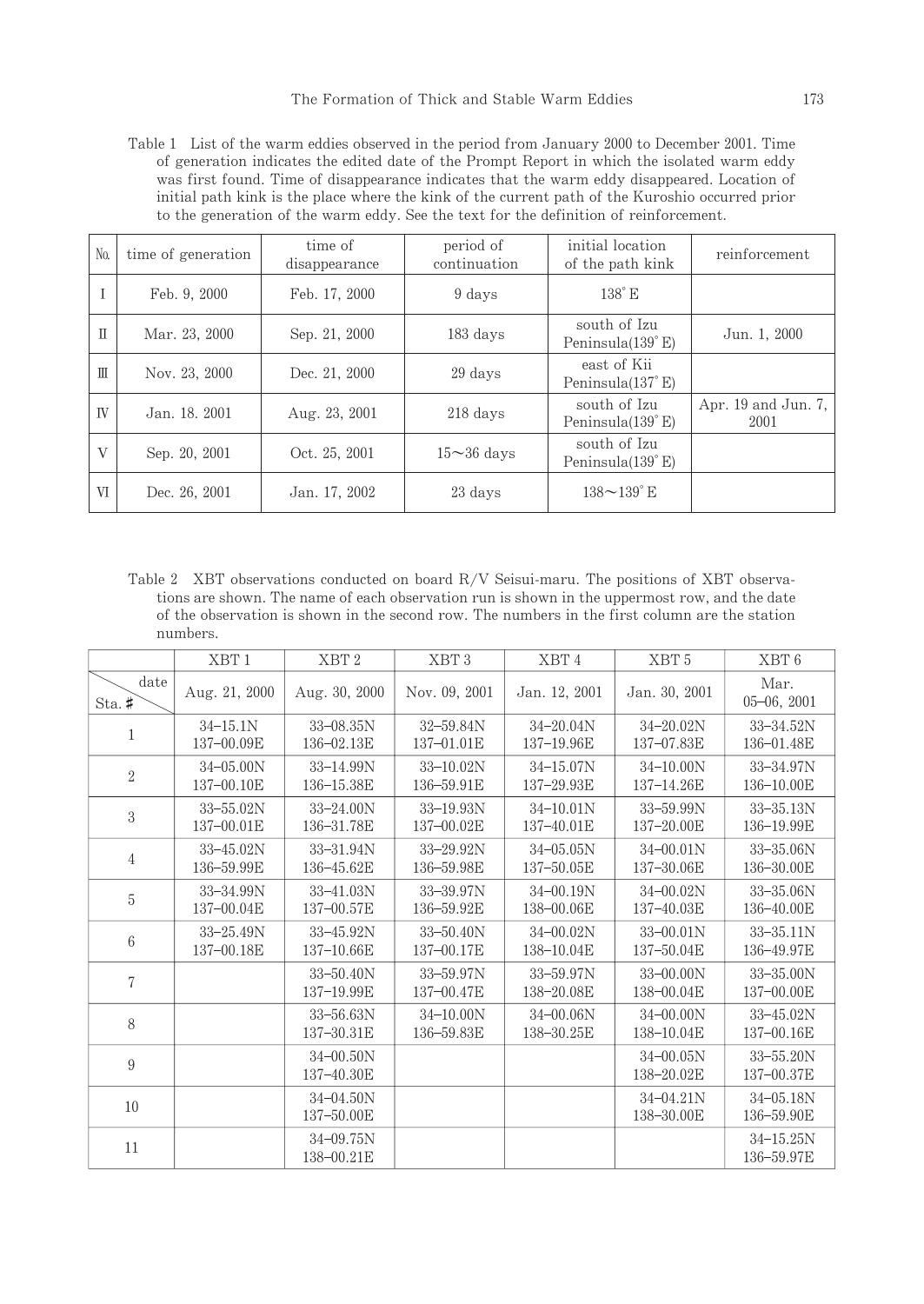

Fig. 2 Temperature cross-section along the observation line XBT2 taken on August 30, 2000 (right figure). Isotherms are given at intervals of  $1^{\circ}C$ , and the station names (see Table 1 for their positions) are given above the upper margin. The position of the observation line is given in the left figure together with the Prompt Report No. 35, 2000 edited on August 31. W and C indicate the warm eddy and the cold eddy (cold-water mass), respectively.

was used to monitor the warm eddies in order to determine the navigation route for the  $R/V$ Seisui-maru.

The Prompt Report was also used to determine the duration of the warm eddies inside the Kuroshio Large Meander off Enshu-nada and off Kumano-nada, and their time evolution. The warm eddies found in the period from January 2000 to December 2001 are listed in Table 1.

The R/V Seisui-maru of the Mie University was sent a total of 6 times to the area under consideration on ways to or back from the scheduled observation sites, and made XBT observations as shown in Table 2. Among these cruises, the ship course run outside of the warm eddy in the first cruise, XBT1, and the observation XBT3 was conducted at a time when no conspicuous warm eddy occurred inside the Kuroshio Large Meander. So, the observational results of these cruises will not be discussed in this paper.

# 3. Occurrence of the warm eddy inside the Kuroshio Large Meander in 2000-2001

Warm eddy was observed 6 times during the period from January 2000 to December 2001 as listed in Table 1. Among these eddies, Warm Eddy III (Roman numerals correspond to those in Table 1), and Warm Eddy VI are not so conspicuous and the period of continuation might be overestimated. Warm Eddy I was relatively small but conspicuous. This eddy traveled quickly around the Large Cold Water Mass and disappeared after being absorbed into the Kuroshio just off Cape Shionomisaki. Judging from this nature, the eddy would have had a relatively shallow structure and been carried counter-clockwise around the Large Cold Water Mass. We tried to find a signature of the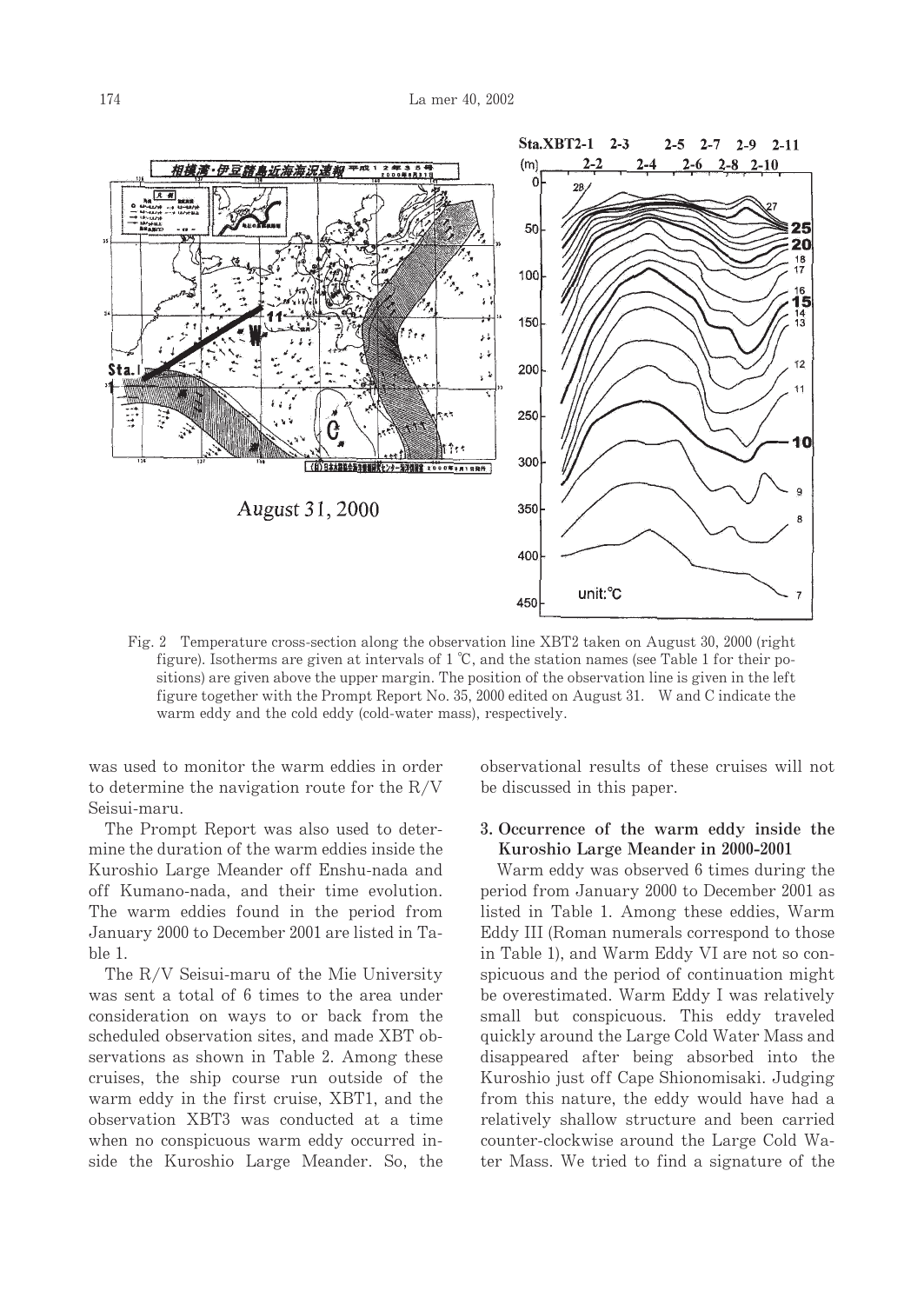

Fig. 3 The same as in fig.2, but for together with the Prompt Report No. 2 edited on January 11 (upper left figure) and No. 3 edited on January 18 (lower left figure).

warm eddies in the TOPEX/POSEIDON sea level distribution which is provided on a nearreal-time base by the Colorado Center (MAEKAWA et al., 2001), but no signature was found corresponding to these warm eddies. These warm eddies are considered to have had a similar nature to those reported by various investigators (TAKEUCHI, 1989, KIMURA and SUGIMOTO, 1990, KASAI et al., 1993, and SEKINE and OKUBO, 2000).

In general, a kink in the current path of the Kuroshio occurred before the generation of the warm eddies. The warm-water tongue, which extended from the kink of the current path, penetrated into the cold-water region. The initial position of the kink of the Kuroshio path is shown for each warm eddy in Table 1. The warm eddies with a short lifetime were generated from kinks occurring just to the east of Cape Shionomisaki (the tip of the Kii Peninsula) or at the eastward flowing outer margin of the large meander. On the other hand warm eddies with a long lifetime, *i.e.*, Warm Eddy II and Warm Eddy IV were initiated from kinks just off the Izu Peninsula. The warm eddy with a thick structure reported by MINAMI (1989) was generated just off the Izu Peninsula. Warm Eddy V was also generated at the same position, but its period of continuation was relatively short. This might be attributed to the change of the flow pattern from the meandering path to the straight path, which occurred in October 2001.

# 4. The vertical structure of the stable warm eddies.

## 4-1. Temperature cross-section across Warm Eddy II

XBT observations of Warm Eddy II were conducted on August 30, 2000 (XBT2: see Table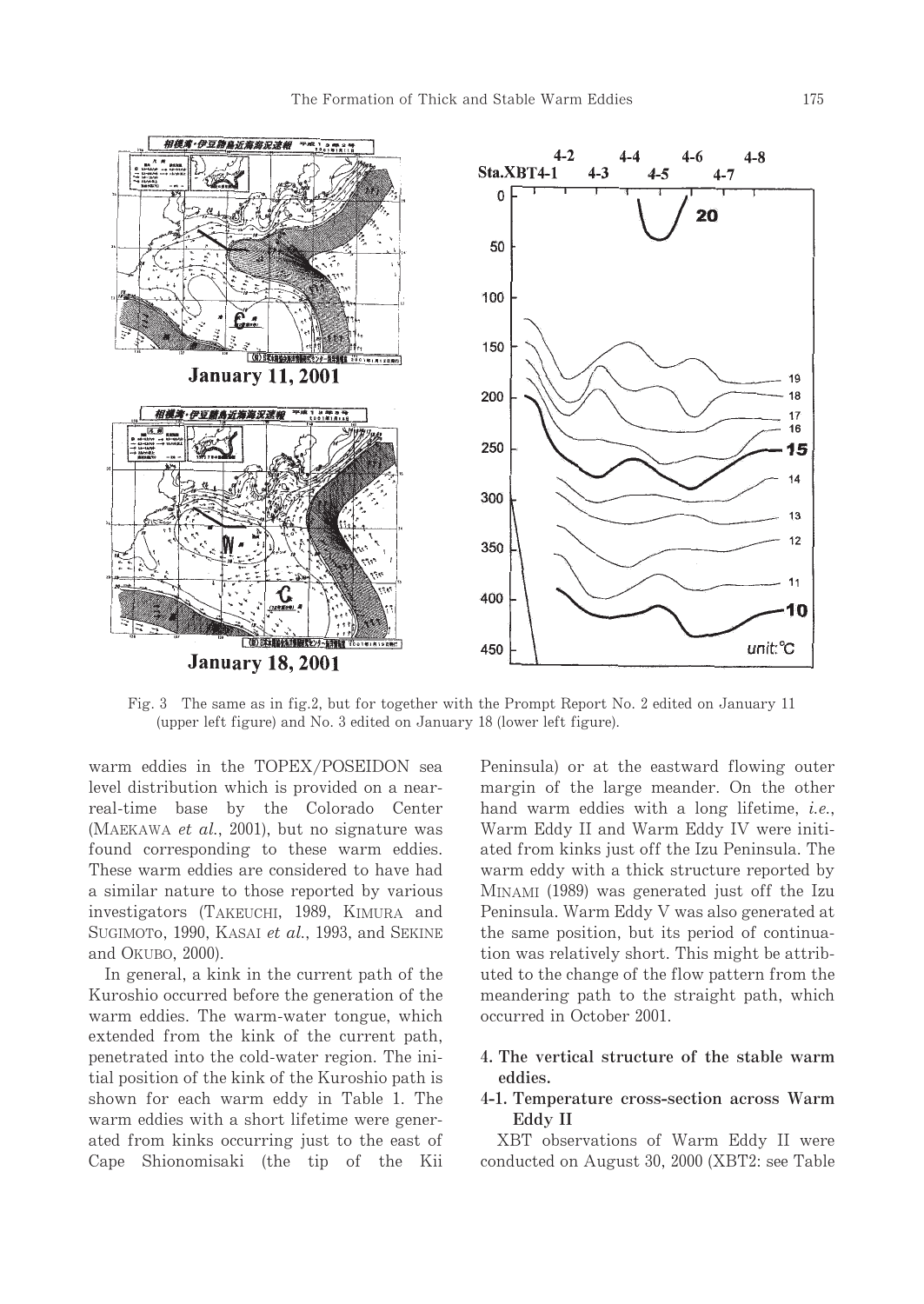

Fig. 4 The same as in Fig. 2 but for XBT5 together with Prompt Report No. 5, 2001 edited on February 1, 2001.



Fig. 5 The same as in Fig. 2 but for XBT6 together with Prompt Report No. 10, 2001 edited on March 8, 2001.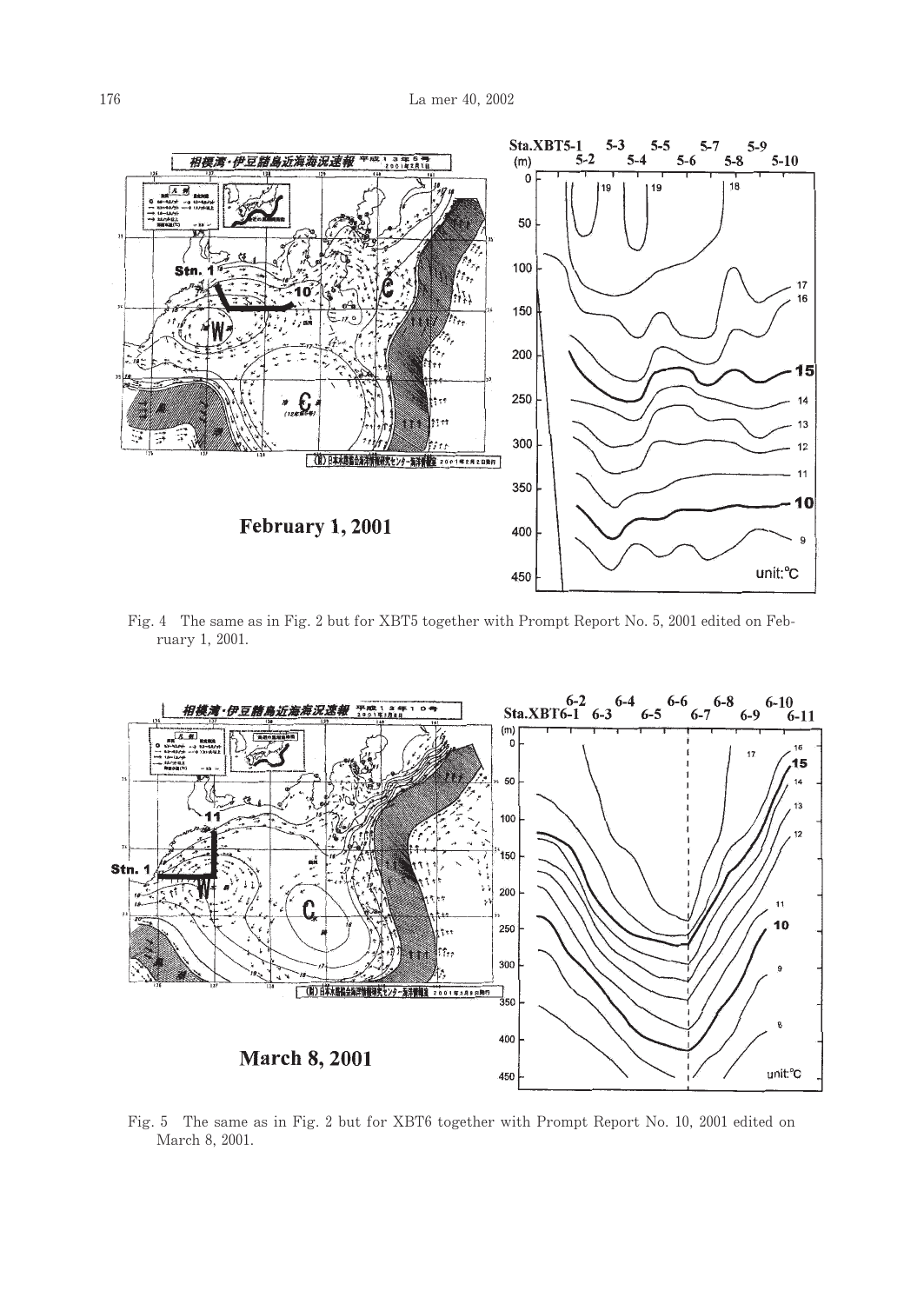

Fig. 6 Evolution of the oceanic state for the generation stage of Warm Eddy II. The current path of the Kuroshio is indicated with a hatched band, and the edges of the relatively warm water areas are shown with bold line. The distributions are derived from the Prompt Reports edited on the date shown in each figure. W indicates the warm eddy or warm area.

2). The observation line of XBT2 is shown with a bold line on the Prompt Report No. 35 edited on August 31 (left figure of Fig. 2: the Prompt Report is usually issued one or two days after its edition, and we show the date of edition here), and the temperature cross-section along the line is shown in the right figure of Fig. 2. The warm eddy is clearly seen off Enshu-nada at the time of the observation.

The sharp temperature gradient between Sta. XBT2-1 and Sta. XBT2-3 corresponds to the current zone of the Kuroshio. Warm Eddy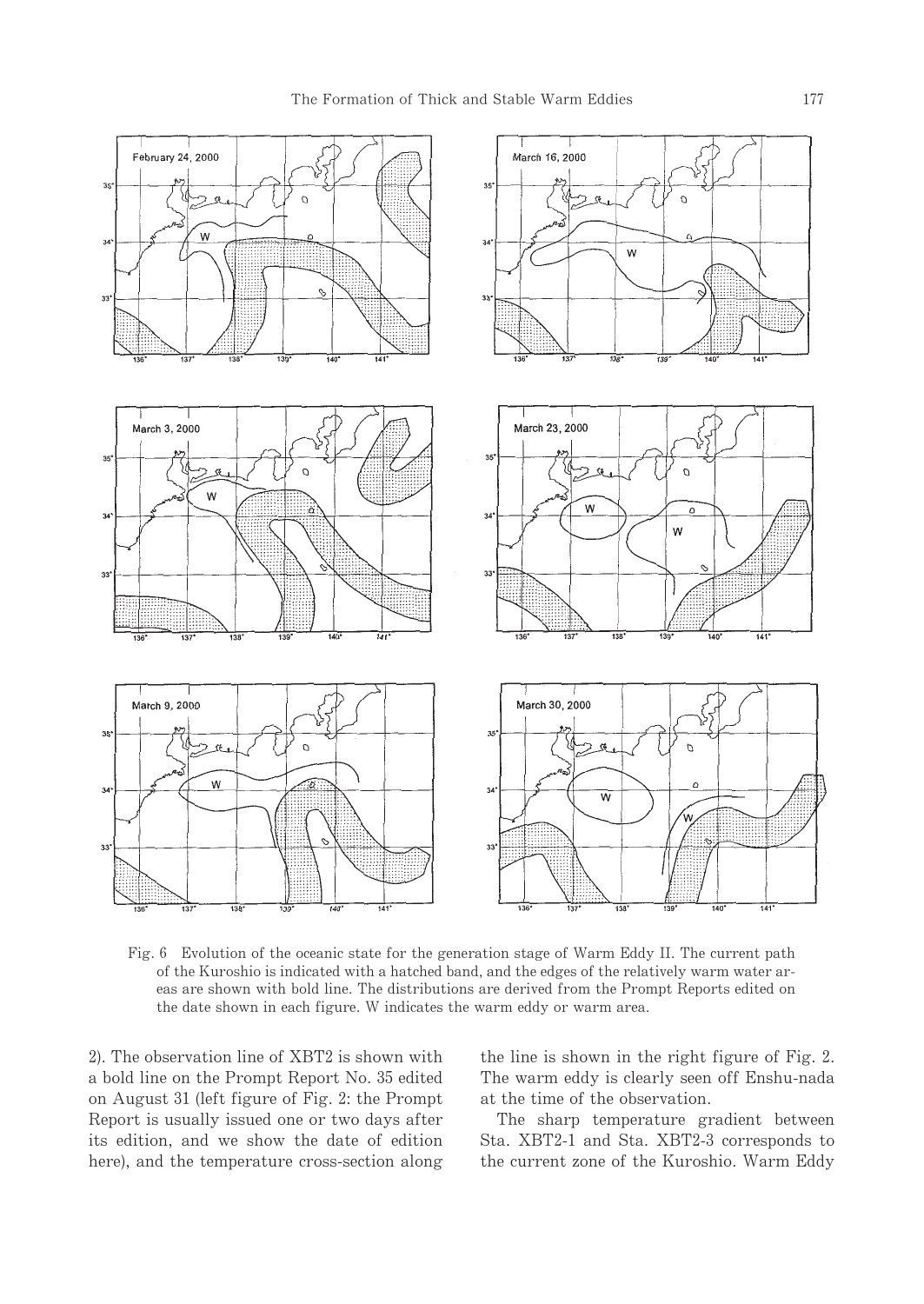

Fig. 7 The same as in Fig. 6 but for Warm Eddy IV.

II is seen between Sta. XBT2-6 and Sta. XBT2-11 as a depression of isotherms below 23  $^{\circ}$ C. The depression is recognized to a depth of 300 m or more. Though the observation line may not pass through the center of Warm Eddy II (left figure of Fig. 2), the observed results indicate that Warm Eddy II had a considerably deep structure.

#### 4-2. Temperature structure of Warm Eddy IV

We found a conspicuous kink of the Kuroshio path off the Izu Peninsula on the Prompt Report edited on January 11, 2001 (upper left figure of Fig. 3). The kinked Kuroshio path can be seen from off Sagami Bay to Suruga Bay, and the warm water tongue extended westward from the tip of the kink passing off Ise Bay. We anticipated the generation of a new warm eddy, and sent the  $R/V$  Seisui-maru on January 12, 2001 to this area. The Prompt Report edited on January 18 (lower left figure of Fig. 3) indicated the formation of Eddy IV. The position of the observation XBT4 is shown on both of the Prompt Report figures (Fig.3). The temperature cross-section along the line is shown in the right figure of Fig. 3. The line runs through the central part of the warm eddy, and the temperature structure is monotonous except for Sta. XBT4-1, which was located at the edge of the warm eddy. It should be noted that the temperature at 200 m depth is between 17 and 18 °C. The 15-16 °C isotherms at 200 m depth are used as indicators of the position of the current axis of the Kuroshio in the sea to the south of Japan. This high temperature indicates that the Kuroshio Water south of the axis had been brought into Warm Eddy IV.

The second observation (XBT5) of Warm Eddy IV was conducted on January 30. The position of the observation line is shown on the Prompt Report No. 5 edited on February 1, 2001 (left figure of Fig. 4), and the obtained temperature cross-section is shown in the right figure of Fig. 4. Though the observation line appears not to run across the central part of Warm Eddy IV, the temperature at 200 m depth exceeds  $15^{\circ}$ C at all stations except at Sta. XBT5-1, indicating that the water near the current axis of the Kuroshio was kept inside of the warm eddy.

The third observation (XBT6) of Warm Eddy IV was conducted on March 5-6, 2001. The temperature cross-section is shown in the right figure of Fig. 5, and the observation line is shown in the left figure of Fig. 5 together with oceanic status on March 8. Sta. XBT6-7 appears to be located near to the center of Warm Eddy IV. The stations from Sta. XBT6-1 through Sta. XBT6-7 are aligned from west to east, and the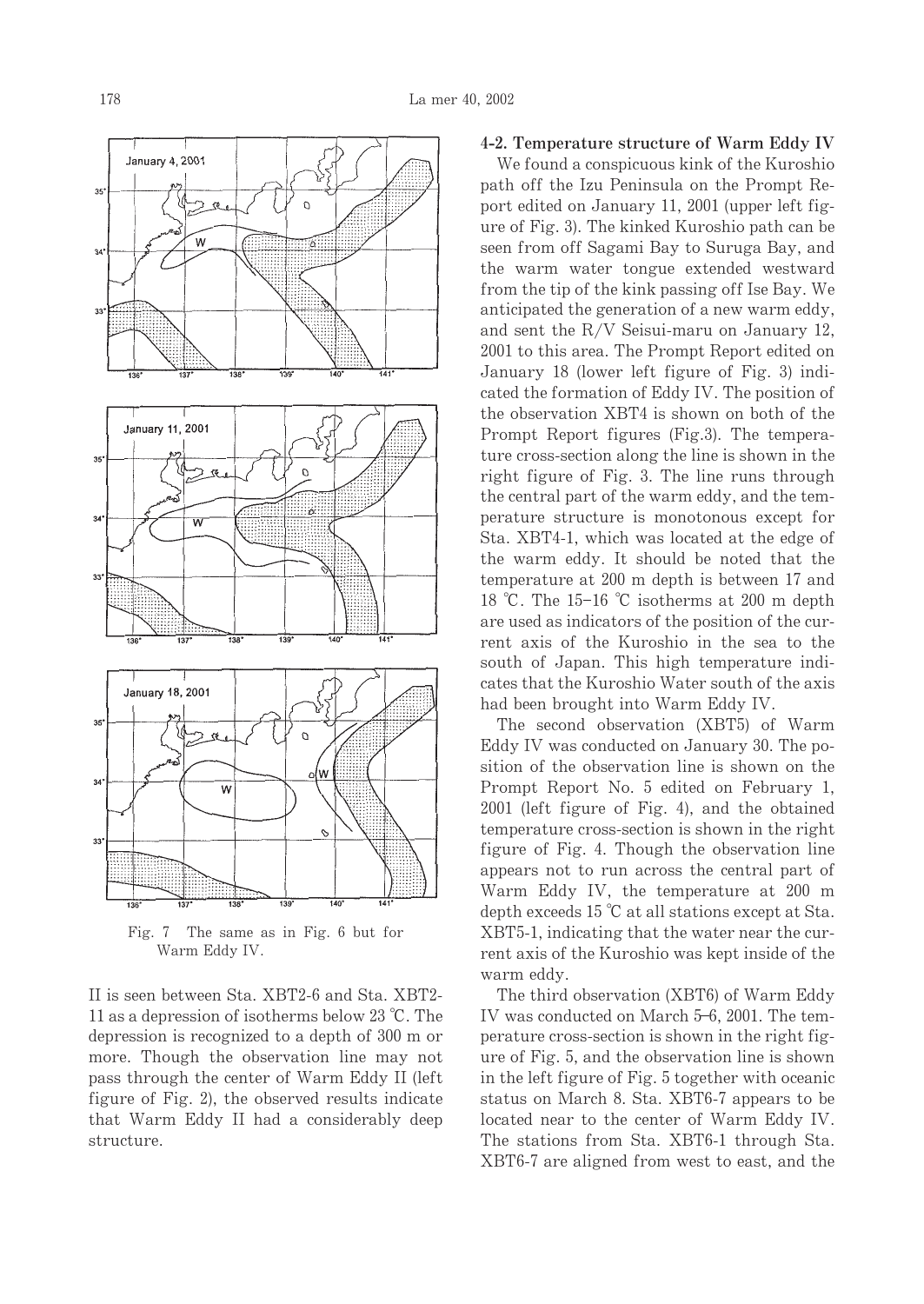

Fig. 8 The same as in Fig. 6 but for the reinforcement stage of Warm Eddy II on June 8, 2000.

stations from Sta. XBT6-7 to Sta. XBT6-11 aligned from south to north. Judging from the temperature distribution, Sta. XBT6-1 and Sta. XBT6-11 were taken near the edge of Warm Eddy IV. The temperature at 200 m depth at Sta. XBT6-7 exceeds 17 °C. Though the size of the eddy was significantly decreased by this time, the water at the center of the eddy maintained a high temperature corresponding to the current zone of the Kuroshio.

## 4-3. Thick structure of the stable warm eddies

As discussed above, both of the stable warm eddies had a thickness of several hundreds meters, and the temperature of the water inside the eddies was very high, and the water inside the eddies is thought to have originated from the Kuroshio current region. Thus, these eddies are sustainable for relatively long period. We shall discuss the generation procedure of these



Fig. 9 The same as in Fig. 6 but for the reinforcement stage of Warm Eddy IV on May 1, 2001.

eddies by referring to the Prompt Reports in the next section.

# 5. Evolution of the oceanic status in the generation stage of the thick and stable warm eddies

The current zone of the Kuroshio is referred to from the Prompt Reports, and the evolution from the generation stage of Warm Eddy II is shown in Fig. 6. The current zone is shown as a hatched zone, and the relatively high temperature area inside the large meander of the Kuroshio is shown with bold lines. On February 24, a cold-water mass was seen to the southeast of the Kii Peninsula, and another cold-water mass to the southeast of the Boso Peninsula. The Kuroshio path shifted northward between the two cold-water masses, and a wide warm water region reached near to the coast. A kink of the Kuroshio path was seen off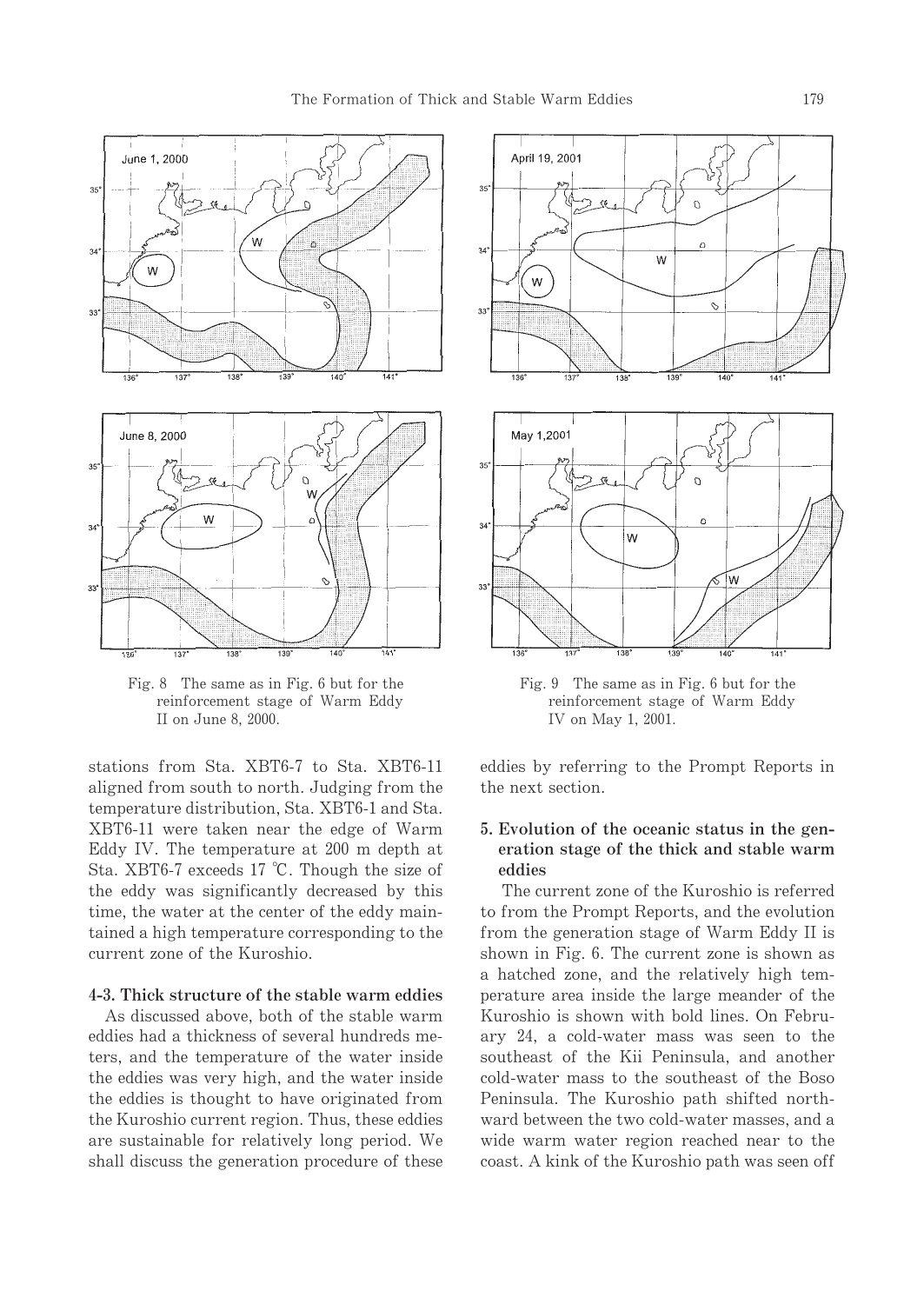

Fig. 10 The same as in Fig. 6 except for the reinforcement stage of Warm Eddy IV on June 14, 2001.

Cape Omaezaki (138° 10' E), and warm water extended westward to off Ise Bay. A western cold-water mass developed, and its eastern margin shifted to the east from February 24 to March 9. While, the warm water tongue remained almost at the same position, and its east-west length increased gradually. Then, the main path of the Kuroshio retreated southward by March 16. The warm-water tongue widely extended in an east-west direction is seen from the tip of the retreated Kuroshio zone to off Kumano-nada on March 16. On March 23, an isolated warm eddy, Warm Eddy II, was generated off Enshu-nada from the warm-water tongue.

The evolution of the oceanic condition for the generation stage of Warm Eddy IV is shown in Fig. 7 in the same manner of Fig. 6. The Kuroshio path was kinked just off the Izu Peninsula on January 4, 2001 (upper figure),

and a large warm-water tongue extending westwards was created on January 11 (middle figure). On January 18, an isolated warm eddy, Warm Eddy IV, was generated (lower figure). The sea level records at Hachijo and Miyake Islands indicated that the Kuroshio path had moved to the east of the Izu Ridge by January 18. The generation process of Warm Eddy IV is very similar to that of Warm Eddy II.

The temperature structure shown in the Prompt Report represents that for the surface layer. Judging from the vertical structure measured by XBT (the previous section), the Kuroshio Water appeared to intrude along the warm-water tongues much more than shown in Fig. 6 and Fig. 7. The origin of the warm water in the thick and stable warm eddies would be brought about by the cut off of the Kuroshio meander.

#### 6. Reinforcement or replacement of thick and stable warm eddies

The thick and stable warm eddies were weakened several times: once on June 1, 2000 for Warm Eddy II and on April 19 and on June 7, 2001 for Warm Eddy IV as indicated in the last column in Table 1. The evolution of the oceanic conditions are shown in Fig. 8, Fig. 9 and Fig. 10, respectively. In each case, the warm eddy was weakened and moved near to the east of Cape Shionomisaki just before its reinforcement event (upper figures in Fig. 8, in Fig. 9 and in Fig. 10). At the same time, a warmwater tongue intruded from the east into the area under consideration. Then, one week later, the strengthened warm eddy was established off Enshu-nada.

The disappearance stage of the thick and stable warm eddies were not clear, but the weakened warm eddies shown in these upper figures resembles the situation of the disappearance stage. So, the reinforcement event shown here might be understood as the replacement of the old eddy by a newly generated warm eddy. If so, the period of continuation shown in Table 1 might be overestimated, but it is hard to conclude from the limited available data.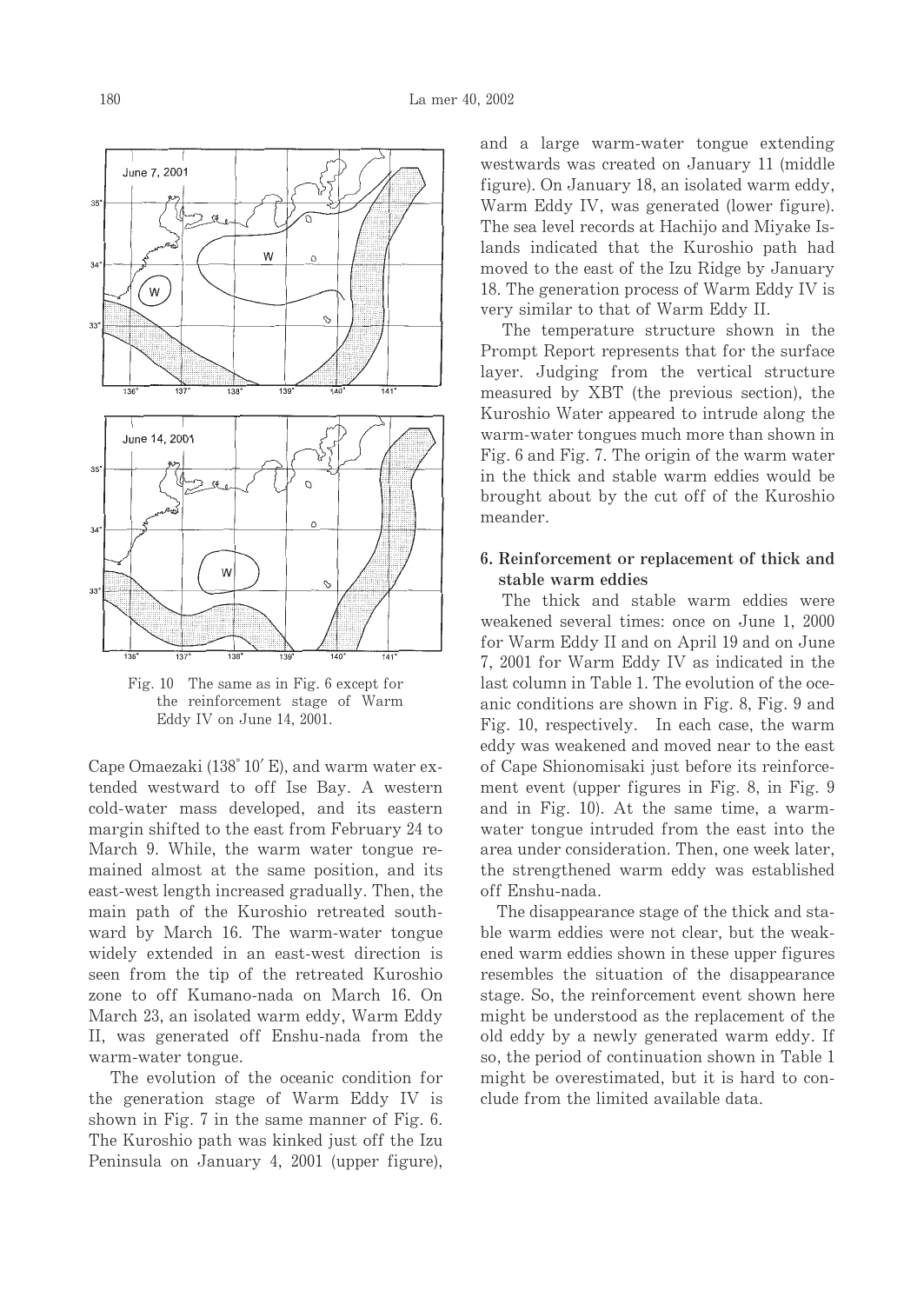## 7. Sea level difference between Kushimoto and Uragami

The position of the Kuroshio axis off Cape Shionomisaki can be monitored by the sea level difference between Kushimoto and Uragami. KAWABE (1980) showed that the sea level difference (the sea level at Kushimoto minus that at Uragami) is small and is stable when the Kuroshio takes a typical meandering path and is large and very variable when the Kuroshio takes a straight path. FUJITA (1997) analyzed the correlation between the sea level difference between these two stations and the separation distance of the Kuroshio axis measured southward from the tip of the Kii Peninsula (Cape Shionomisaki) (see Fig. 11 of NAGATA et al., 1999b). When the Kuroshio takes a straight path and the distance is smaller than 50 km. the sea level difference is higher than 25 cm. While, when the Kuroshio takes a meandering path and the distance is larger than 50 km, the sea level difference is almost constant and less than 25 cm. (Here, the reported sea level values are used, and a 25 cm difference corresponds to a zero difference in absolute sea levels). FUJITA (1997) discussed about the half-month averaged values. TAKEUCHI et al. (1998) and NAGATA *et al.* (1999b) discussed the detailed oceanic structure in the vicinity of Cape Shionomisaki and clarified why the sea level difference is well correlated to the separation distance of the Kuroshio, and UCHIDA et al. (2000) indicated that the similar correlation is found even if daily averaged values are used.

However, a good correlation between the sea level difference and the separation distance of the Kuroshio could not be found in the period from January 2000 to May 2001 as shown in Fig. 11. The separation distance was very changeable, but the sea level difference was almost steady during this period. It is plausible that the appearance of the thick and stable warm eddies influenced the sea level at Uragami to minimize the sea level difference.

#### 8. Concluding remarks

Two thick and stable warm eddies were found in 2000 and in 2001 inside the Kuroshio Large Meander. The period of continuation of these two warm eddies were 183 days and 218



days, respectively. These eddies were formed from warm-water tongues extending westward from the kinked current path of the Kuroshio off the Izn Peninsula, and contained the warm Kuroshio water up to several hundred meters in depth. The warm eddy reported by MINAMI (1989) would be very similar to these stable warm eddies, though its detailed nature was not fully clarified due to the limited observational data.

Another warm eddy (Warm Eddy V) was formed on September 20, 2001 in a similar formation processes, but it had relatively short lifetime. The flow pattern of the Kuroshio was changed from the meandering path to straight path at the decaying stage of Warm Eddy V. If the warm eddy approaches to the current zone of the Kuroshio, strong current shear would be